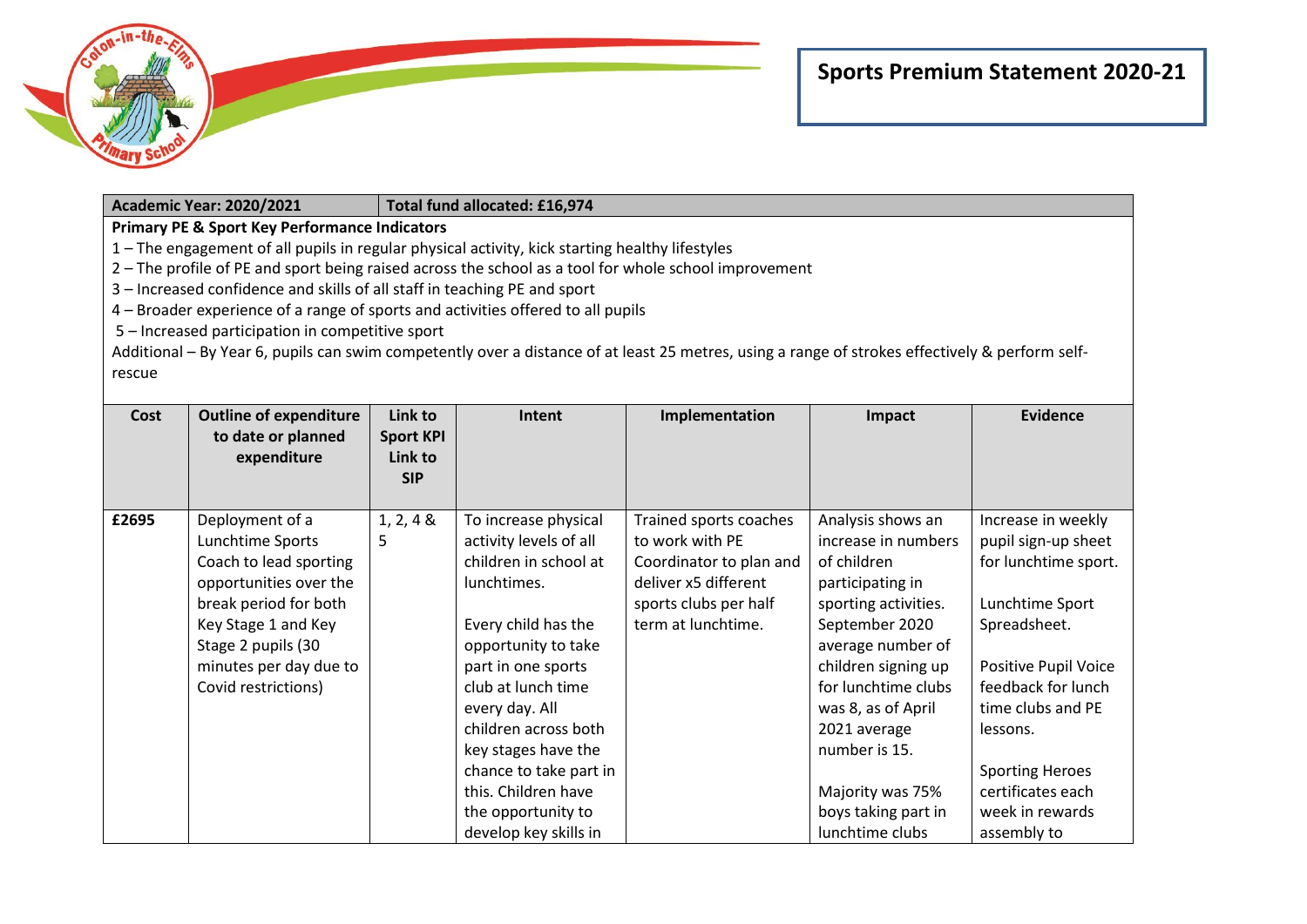|          |                                                                              |         | that particular sport<br>being led.                                                                                                       |                                                                                                                                                                                                                 | compared to 25%<br>girls in September<br>2020. As of April<br>2021 60% boys and<br>40% girls taking part<br>in lunchtime sports.                                       | recognise those<br>children that have<br>shown consist effort<br>in PE and lunchtime<br>clubs throughout<br>the week.                                                                                                                                                                                                                                                                                 |
|----------|------------------------------------------------------------------------------|---------|-------------------------------------------------------------------------------------------------------------------------------------------|-----------------------------------------------------------------------------------------------------------------------------------------------------------------------------------------------------------------|------------------------------------------------------------------------------------------------------------------------------------------------------------------------|-------------------------------------------------------------------------------------------------------------------------------------------------------------------------------------------------------------------------------------------------------------------------------------------------------------------------------------------------------------------------------------------------------|
| £6502.20 | PE lessons (September<br>2020 - April 2021)<br>during teacher PPA            | 1,4,5   | To help children<br>develop fundamental<br>skills from Reception<br>through to Year 6 so<br>they are confident in<br>a variety of sports. | All children receiving<br>high quality PE lessons<br>where they can learn<br>new skills that might be<br>linked to their<br>curriculum topic or up<br>levelling their current<br>skills with certain<br>sports. | Vast improvement<br>in the fundamental<br>PE skills this year.<br>Pupil voice has<br>shown that children<br>feel more confident<br>with sport and skills<br>this year. | Increased skills in PE<br>being demonstrated<br>by children.<br>Increase in children<br>signing up for sports<br>focused days/weeks<br>during year.<br><b>Sporting Heroes</b><br>certificates each<br>week in rewards<br>assembly to<br>recognise those<br>children in KS1 and<br>KS2 (Class award<br>also) that have<br>shown consist effort<br>in PE and lunchtime<br>clubs throughout<br>the week. |
| £566.40  | Deployment of<br>Lunchtime Supervisor<br>for KS1 to encourage<br>and oversee | 1,2,3,4 | To increase physical<br>activity of the least<br>active children at<br>lunchtimes.                                                        | Share information<br>about the least active<br>children and work with<br>sports coaches and PE                                                                                                                  | Increase in children<br>participating in<br>these challenges. At<br>the start of                                                                                       | Lunchtime challenge<br>sign up sheets show<br>how many children<br>take part.                                                                                                                                                                                                                                                                                                                         |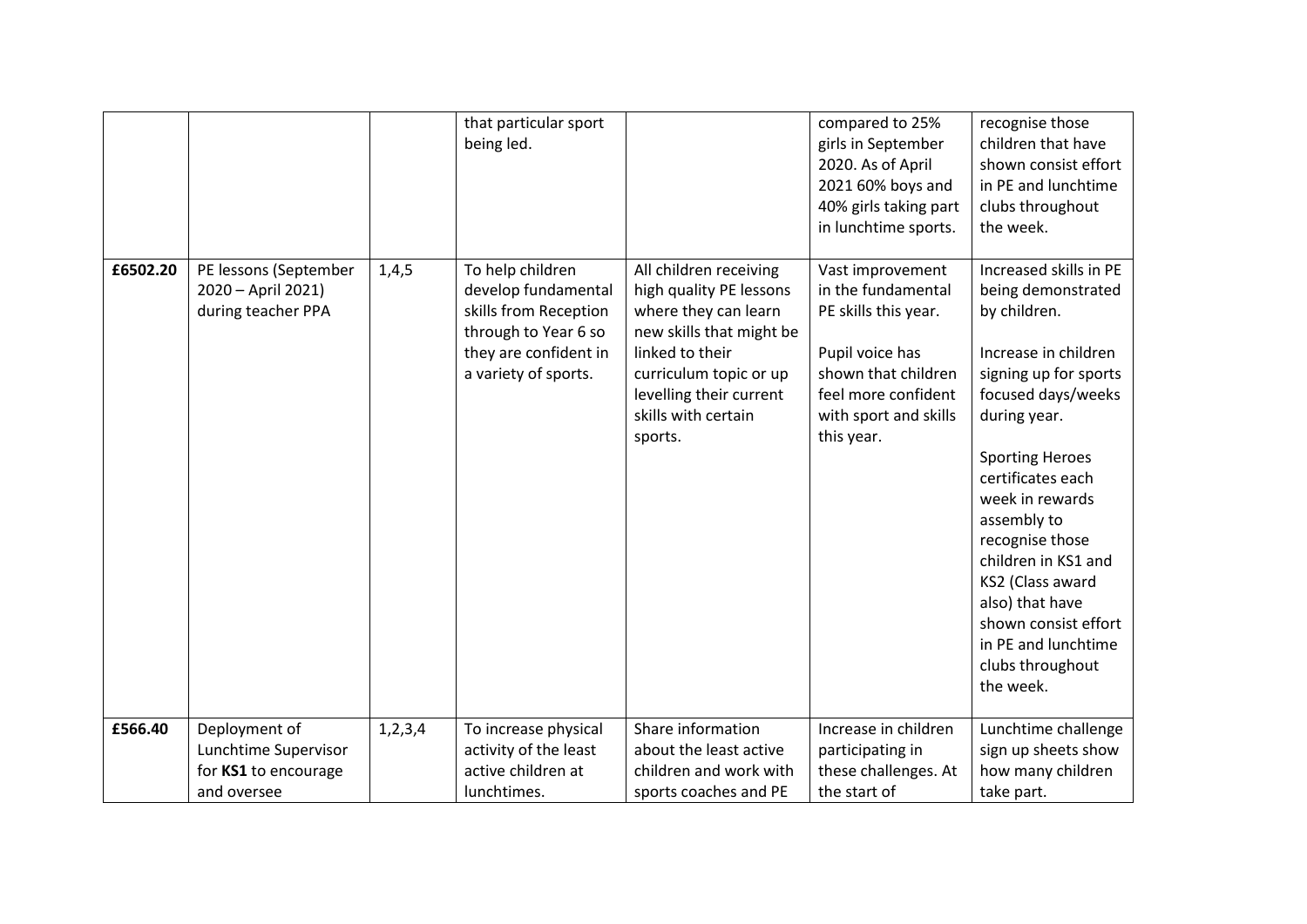|         | alternative sporting |            |                          | Coordinator to engage  | academic year           |                         |
|---------|----------------------|------------|--------------------------|------------------------|-------------------------|-------------------------|
|         | opportunities if not |            | All KS1 children have    | them more in sport.    | average number of       | Positive Pupil Voice    |
|         | taking part in a     |            | the opportunity to       |                        | children taking part    | feedback.               |
|         | lunchtime club.      |            | take part in these       |                        | was 3, as of April      |                         |
|         |                      |            | monthly                  |                        | 2021 averaging          | <b>Testimonial from</b> |
|         |                      |            | sporting/fitness         |                        | around 20 children      | Lunchtime               |
|         |                      |            | challenges. These        |                        | regularly taking part   | Supervisor about        |
|         |                      |            | challenges improve       |                        | in challenges.          | the positive impact     |
|         |                      |            | fitness, positive        |                        |                         | these opportunities     |
|         |                      |            | encouragement            |                        | September 2020          | are having on the       |
|         |                      |            | amongst peers,           |                        | 100% take up was        | children.               |
|         |                      |            | healthy competition      |                        | girls, as of April 2021 |                         |
|         |                      |            | and reinforcing some     |                        | there is 75% girls      |                         |
|         |                      |            | essential skills for PE. |                        | and 25% boys taking     |                         |
|         |                      |            |                          |                        | part in lunchtime       |                         |
|         |                      |            |                          |                        | challenges.             |                         |
|         |                      |            |                          |                        |                         |                         |
|         |                      |            |                          |                        | Improvements in         |                         |
|         |                      |            |                          |                        | levels of fitness       |                         |
|         |                      |            |                          |                        | throughout each         |                         |
|         |                      |            |                          |                        | month i.e. children     |                         |
|         |                      |            |                          |                        | can have as many        |                         |
|         |                      |            |                          |                        | attempts as they        |                         |
|         |                      |            |                          |                        | wish on this            |                         |
|         |                      |            |                          |                        | challenges.             |                         |
|         |                      |            |                          |                        | Increasing the          |                         |
|         |                      |            |                          |                        | perseverance in         |                         |
|         |                      |            |                          |                        | children taking part    |                         |
|         |                      |            |                          |                        | repeatedly.             |                         |
| £946.80 | Deployment of TA for | 1, 2, 3, 4 | To increase physical     | Share information      | Increase in children    | Lunchtime challenge     |
|         | KS2 to encourage and |            | activity of the least    | about the least active | participating in        | sign up sheets show     |
|         | oversee alternative  |            | active children at       | children and work with | these challenges. At    | how many children       |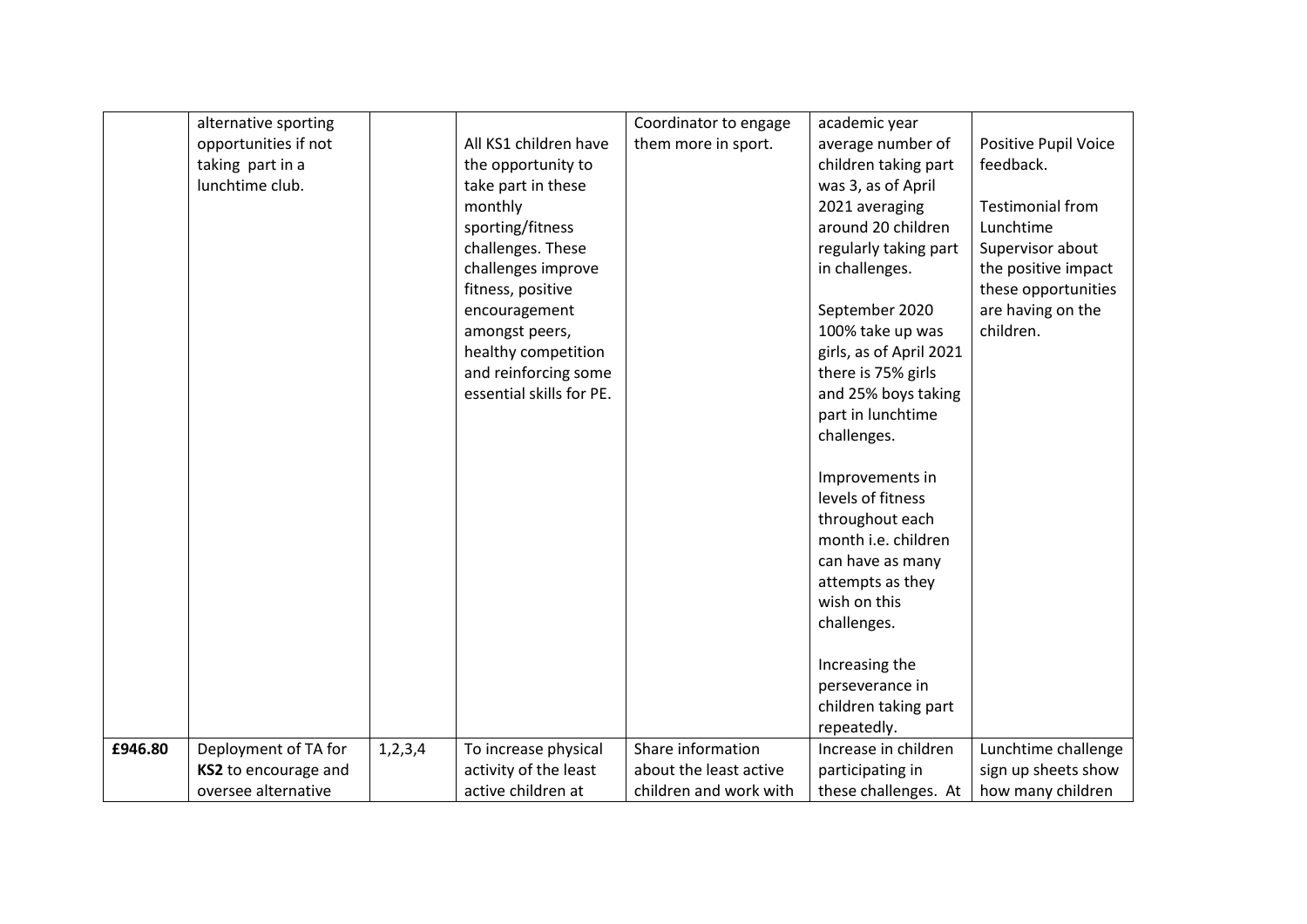|       | sporting opportunities  |            | lunchtimes.              | sports coaches and PE  | the start of                        | take part.                  |
|-------|-------------------------|------------|--------------------------|------------------------|-------------------------------------|-----------------------------|
|       | if not taking part in a |            |                          | Coordinator to engage  | academic year                       |                             |
|       | lunchtime club.         |            | All KS2 children have    | them more in sport.    | average number of                   | <b>Positive Pupil Voice</b> |
|       |                         |            | the opportunity to       |                        | children taking part                | feedback.                   |
|       |                         |            | take part in these       |                        | was 5, as of April                  |                             |
|       |                         |            | monthly                  |                        | 2021 averaging                      |                             |
|       |                         |            | sporting/fitness         |                        | around 18 children                  |                             |
|       |                         |            | challenges. These        |                        | regularly taking part               |                             |
|       |                         |            | challenges improve       |                        | in challenges.                      |                             |
|       |                         |            | fitness, positive        |                        |                                     |                             |
|       |                         |            | encouragement            |                        | September 2020                      |                             |
|       |                         |            | amongst peers,           |                        | 100% take up was                    |                             |
|       |                         |            | healthy competition      |                        | girls, as of April 2021             |                             |
|       |                         |            | and reinforcing some     |                        | there is 75% girls                  |                             |
|       |                         |            | essential skills for PE. |                        | and 25% boys taking                 |                             |
|       |                         |            |                          |                        | part in lunchtime                   |                             |
|       |                         |            |                          |                        | challenges.                         |                             |
|       |                         |            |                          |                        | Improvements in                     |                             |
|       |                         |            |                          |                        | levels of fitness                   |                             |
|       |                         |            |                          |                        | throughout each                     |                             |
|       |                         |            |                          |                        | month i.e. children                 |                             |
|       |                         |            |                          |                        | can have as many                    |                             |
|       |                         |            |                          |                        | attempts as they                    |                             |
|       |                         |            |                          |                        | wish on this                        |                             |
|       |                         |            |                          |                        | challenges.                         |                             |
|       |                         |            |                          |                        |                                     |                             |
|       |                         |            |                          |                        | Increasing the                      |                             |
|       |                         |            |                          |                        | perseverance in                     |                             |
|       |                         |            |                          |                        | children taking part<br>repeatedly. |                             |
| £1930 | Continuing              | 1, 2, 3, 4 | To encourage and         | 2 virtual competitions | More children                       | Sports notice board         |
|       | membership to the       | & 5        | promote a healthy        | (South Derbyshire to   |                                     | up to date with sign-       |
|       |                         |            |                          |                        | staying active during               |                             |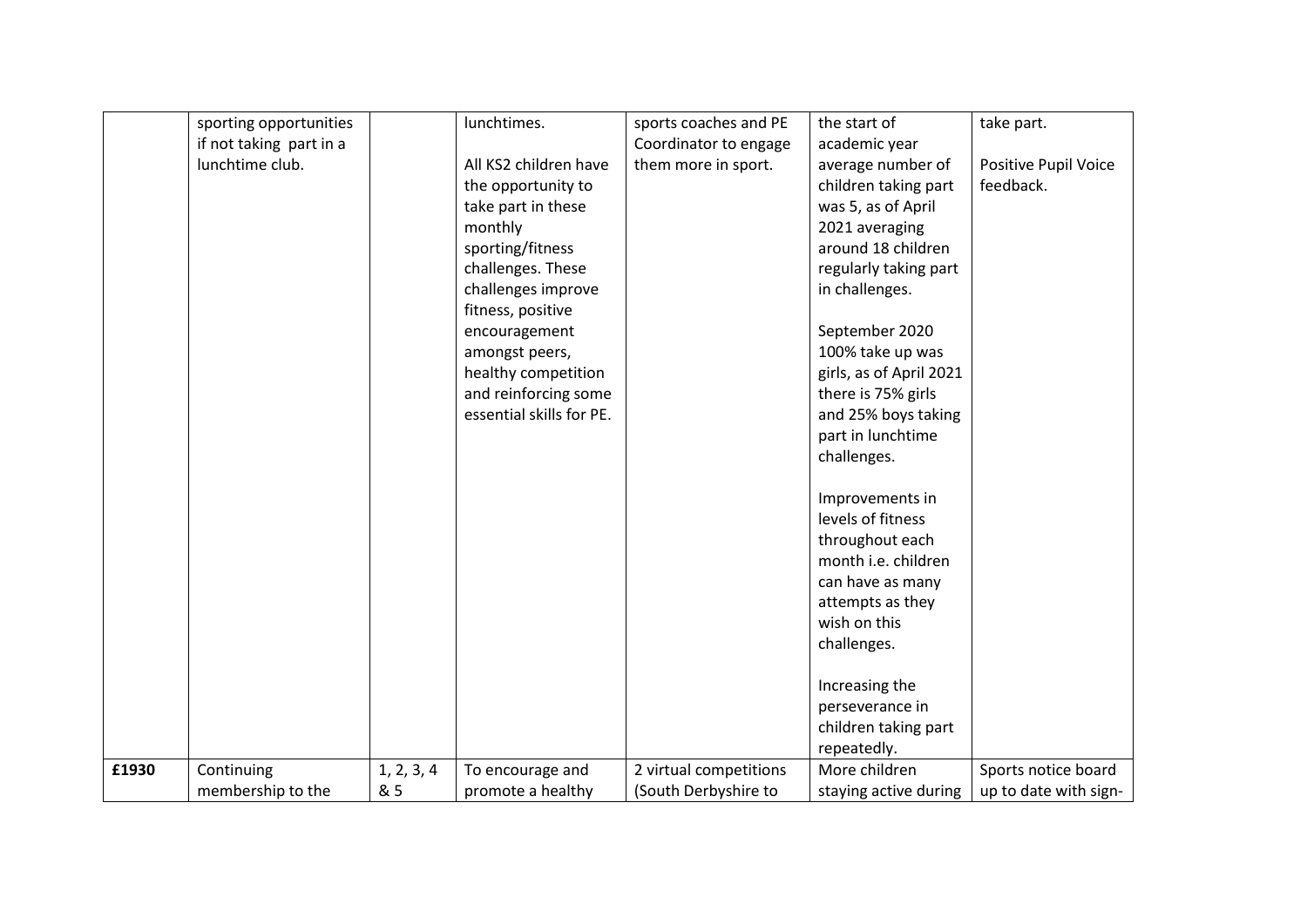|        | <b>School Sports</b>       |               | and active lifestyle        | Tokyo and Basketball)    | lockdown and              | up sheets and          |
|--------|----------------------------|---------------|-----------------------------|--------------------------|---------------------------|------------------------|
|        | Partnership Affiliation    |               | (even during                | participated so far this | making physical           | information/pictures   |
|        | (South Derbyshire          |               | lockdown).                  | year (due to Covid       | activity a part of        | from events            |
|        | <b>Active Schools</b>      |               |                             | restrictions) with more  | their day.                | attended.              |
|        | partnership)               |               | All Year 6 children to      | in person competitions   |                           |                        |
|        | Coordinator support        |               | have Bike Ability           | planned for the          | 58% of participation      | School website         |
|        | for HT and PE              |               | training.                   | Summer term (Year 5/6    | with South                | updates                |
|        | coordinator                |               |                             | focus).                  | Derbyshire to Tokyo       |                        |
|        | Competitive sports         |               | All EYFS and Year 1         |                          | challenge was by          | Certificates in        |
|        | fixture opportunities      |               | children to have            | Trained coaches to lead  | KS1 children and          | awards assemblies.     |
|        | led by SSP (throughout     |               | <b>Balance Bike Ability</b> | and deliver these        | 42% was KS2.              |                        |
|        | the year) Bikeability      |               | session.                    | training sessions.       |                           | Positive feedback in   |
|        | <b>Cycling Proficiency</b> |               |                             |                          | All KS2 children          | pupil voice.           |
|        | sessions for Year 6        |               |                             |                          | received basketball       |                        |
|        | pupils and Balance         |               |                             |                          | skills and had the        | Positive feedback      |
|        | Ability for EYFS and       |               |                             |                          | opportunity to take       | from parents about     |
|        | Year 1 pupils.             |               |                             |                          | part in the virtual       | virtual competition    |
|        |                            |               |                             |                          | competition.              | during lockdown.       |
|        |                            |               |                             |                          |                           |                        |
|        |                            |               |                             |                          | Bikeability - 8           |                        |
|        |                            |               |                             |                          | children achieved         |                        |
|        |                            |               |                             |                          | expected standard         |                        |
|        |                            |               |                             |                          | for cycling               |                        |
|        |                            |               |                             |                          | proficiency.              |                        |
|        |                            |               |                             |                          |                           |                        |
|        |                            |               |                             |                          | <b>Balance Ability 41</b> |                        |
|        |                            |               |                             |                          | KS1 children took         |                        |
|        |                            |               |                             |                          | part in.                  |                        |
|        |                            |               |                             |                          |                           |                        |
| £80.00 | Daily Morning Mile for     | $1,2$ and $4$ | All children invited to     | Teachers to support      | Children coming to        | All children take part |
|        | all children to have the   |               | take part in the            | each morning with        | school earlier to         | in the Morning Mile    |
|        | opportunity to take        |               | Morning Mile, could         | encouraging children to  | take part in Morning      | each day.              |
|        | part in.                   |               | either run or walk the      | take part and modelling  | Mile. Children            | Children wanting to    |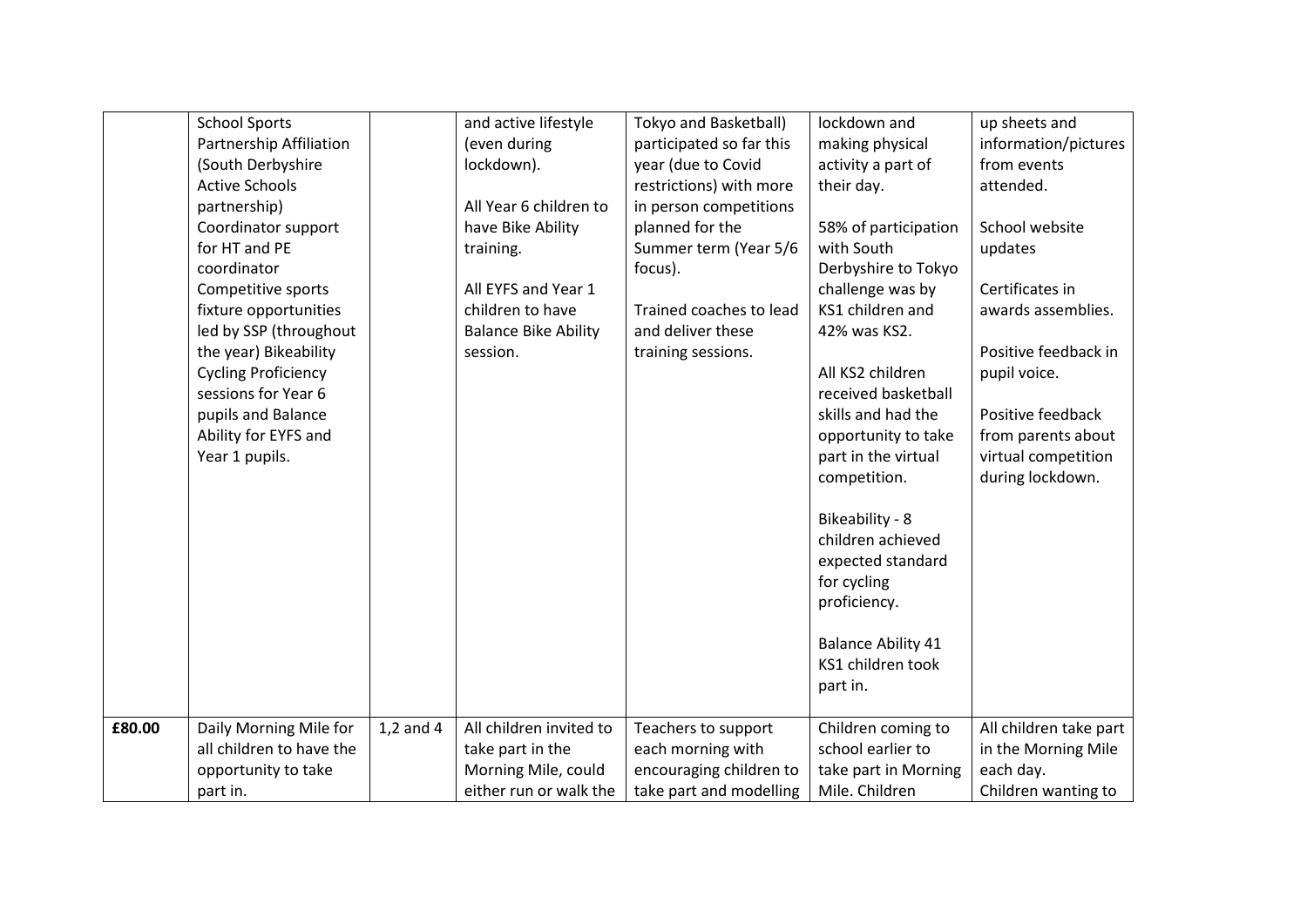|      |                      |         | 16 laps of the MUGA  | the activity to promote | getting exercise in at | get to school earlier |
|------|----------------------|---------|----------------------|-------------------------|------------------------|-----------------------|
|      |                      |         |                      |                         |                        |                       |
|      |                      |         | to promote a healthy | a healthy lifestyle.    | the start of the       | to take part in       |
|      |                      |         | start to the day.    |                         | school day.            | Morning Mile.         |
|      |                      |         |                      |                         |                        |                       |
|      |                      |         |                      |                         | More children          | Positive feedback     |
|      |                      |         |                      |                         | moving themselves      | from Pupil Voice.     |
|      |                      |         |                      |                         | 'up' the feelings      |                       |
|      |                      |         |                      |                         | barometer towards      |                       |
|      |                      |         |                      |                         | happy and positive     |                       |
|      |                      |         |                      |                         | in the morning when    |                       |
|      |                      |         |                      |                         | arriving into school   |                       |
|      |                      |         |                      |                         | after completing the   |                       |
|      |                      |         |                      |                         | Morning Mile.          |                       |
|      |                      |         |                      |                         |                        |                       |
|      |                      |         |                      |                         | Anxious and            |                       |
|      |                      |         |                      |                         | reluctant EYFS & KS1   |                       |
|      |                      |         |                      |                         | no longer displaying   |                       |
|      |                      |         |                      |                         | this behaviour when    |                       |
|      |                      |         |                      |                         | leaving an adult at    |                       |
|      |                      |         |                      |                         |                        |                       |
|      |                      |         |                      |                         | the gate in the        |                       |
|      |                      |         |                      |                         | morning. Children      |                       |
|      |                      |         |                      |                         | are much more          |                       |
|      |                      |         |                      |                         | willing to leave their |                       |
|      |                      |         |                      |                         | grown up and join in   |                       |
|      |                      |         |                      |                         | the Morning Mile       |                       |
|      |                      |         |                      |                         | everyday than at the   |                       |
|      |                      |         |                      |                         | start of the year.     |                       |
| £350 | New sports equipment | 1, 3, 4 | Children to become   | Take inventory of       | Children receiving a   | Attendance figures    |
|      | replacing old/broken |         | more active during   | current sports and      | higher quality         | have increased in     |
|      | equipment            |         | playtimes and        | equipment and order     | experience in PE and   | lunchtime clubs.      |
|      |                      |         | lunchtimes.          | new for the playground  | lunchtime clubs due    |                       |
|      |                      |         |                      | and PE lessons.         | to using better        | Positive Pupil Voice  |
|      |                      |         | To enhance the PE    |                         | sports equipment.      | feedback.             |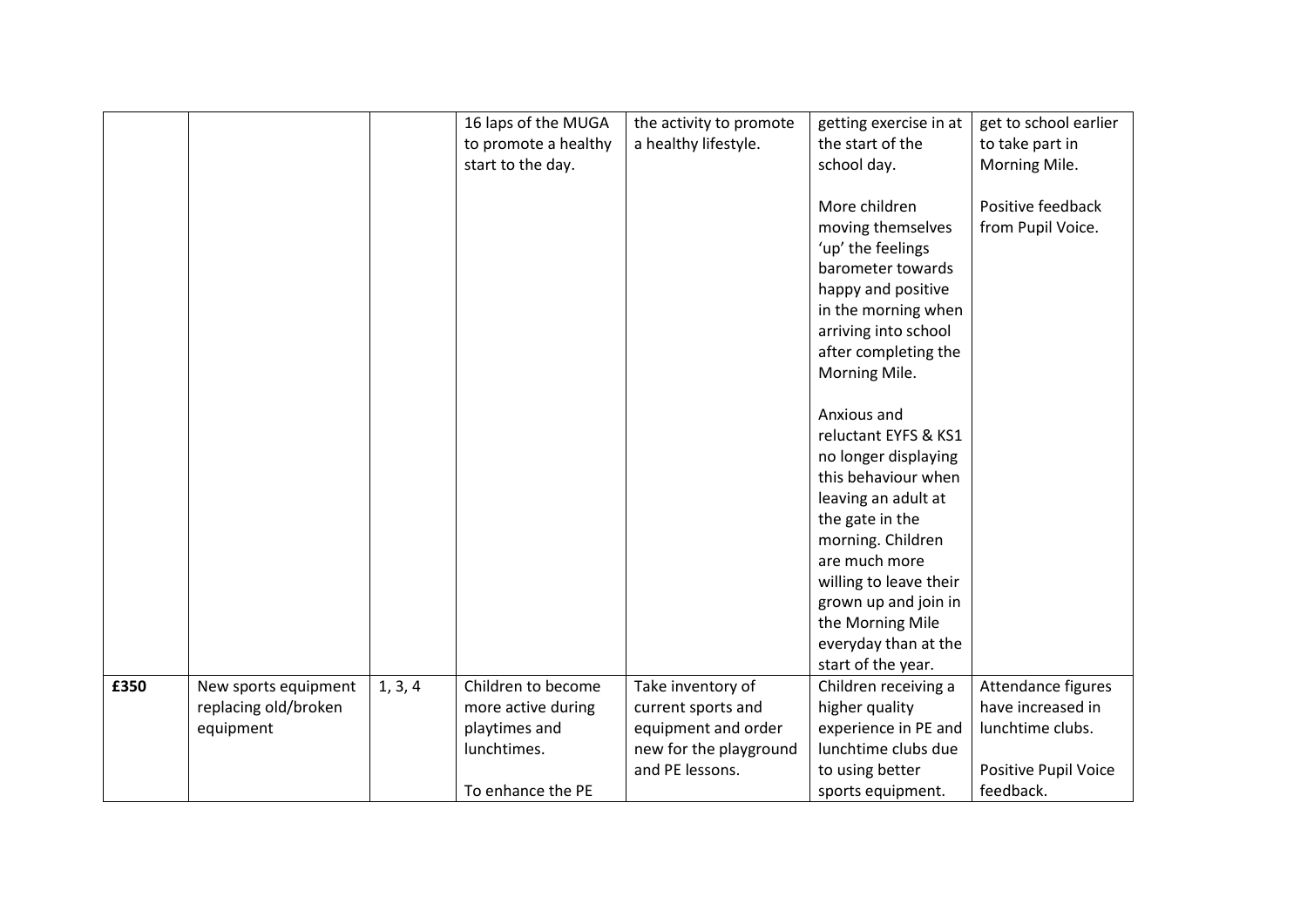|                                                                                                                                              |                                                                 |                  | lessons for children.   |                          |                                                                                                                                             |  |  |  |
|----------------------------------------------------------------------------------------------------------------------------------------------|-----------------------------------------------------------------|------------------|-------------------------|--------------------------|---------------------------------------------------------------------------------------------------------------------------------------------|--|--|--|
|                                                                                                                                              |                                                                 |                  |                         |                          |                                                                                                                                             |  |  |  |
|                                                                                                                                              |                                                                 |                  |                         |                          | More children able                                                                                                                          |  |  |  |
|                                                                                                                                              |                                                                 |                  |                         |                          | to take part in                                                                                                                             |  |  |  |
|                                                                                                                                              |                                                                 |                  |                         |                          | certain sports.                                                                                                                             |  |  |  |
| We have been unable to take the KS2 children swimming this year due to coronavirus restrictions, so we are not able to publish data on this. |                                                                 |                  |                         |                          |                                                                                                                                             |  |  |  |
|                                                                                                                                              |                                                                 |                  |                         |                          | £3903.60 Left over: This money will now go towards one of the following areas for next year: New EYFS Play Area, Gymnastic equipment and/or |  |  |  |
|                                                                                                                                              | Inspirational visitors to develop the sports profile in school. |                  |                         |                          |                                                                                                                                             |  |  |  |
| Cost                                                                                                                                         | <b>Outline of</b>                                               | Link to          | Intent                  | Implementation           | Impact                                                                                                                                      |  |  |  |
|                                                                                                                                              | expenditure to date                                             | <b>Sport KPI</b> |                         |                          |                                                                                                                                             |  |  |  |
|                                                                                                                                              | or planned                                                      | Link to          |                         |                          |                                                                                                                                             |  |  |  |
|                                                                                                                                              | expenditure                                                     | <b>SIP</b>       |                         |                          |                                                                                                                                             |  |  |  |
|                                                                                                                                              |                                                                 |                  |                         |                          |                                                                                                                                             |  |  |  |
|                                                                                                                                              | Inspirational                                                   | 2, 4, 5          | Children feel inspired  | Athletes to visit the    | Positive pupil voice feedback. Greater                                                                                                      |  |  |  |
|                                                                                                                                              | Visits/Visitors to                                              |                  | and motivated.          | school and talk about    | participation in sports at lunchtime. More                                                                                                  |  |  |  |
|                                                                                                                                              | motivate and inspire                                            |                  | Children talk about     | their sport during       | engagement during PE lessons. Increase in                                                                                                   |  |  |  |
|                                                                                                                                              | pupils.                                                         |                  | their role models and   | special sport days or    | number of children wanting to take part in                                                                                                  |  |  |  |
|                                                                                                                                              |                                                                 |                  | apply the lessons       | assemblies. Workshops    | sports competitions.                                                                                                                        |  |  |  |
|                                                                                                                                              |                                                                 |                  |                         | afterwards for the       |                                                                                                                                             |  |  |  |
|                                                                                                                                              |                                                                 |                  | they have heard to      |                          |                                                                                                                                             |  |  |  |
|                                                                                                                                              |                                                                 |                  | their own life.         | children to try out the  |                                                                                                                                             |  |  |  |
|                                                                                                                                              |                                                                 |                  |                         | sports. E.g. FA girls    |                                                                                                                                             |  |  |  |
|                                                                                                                                              |                                                                 |                  |                         | football, This girl can, |                                                                                                                                             |  |  |  |
|                                                                                                                                              |                                                                 |                  |                         | triathlon, cricket etc.  |                                                                                                                                             |  |  |  |
|                                                                                                                                              | New EYFS Play Area                                              | 1, 2, 3, 4,      | After the Pandemic it   | Giving the children      | By building a new play area for children in                                                                                                 |  |  |  |
|                                                                                                                                              |                                                                 | 5                | became apparent         | access to more physical  | Reception these fundamental skills needed                                                                                                   |  |  |  |
|                                                                                                                                              |                                                                 |                  | that the children's     | activity from a young    | for physical activity will develop and have a                                                                                               |  |  |  |
|                                                                                                                                              |                                                                 |                  | fine and gross motor    | age, to encourage their  | positive impact on their fine motor skills                                                                                                  |  |  |  |
|                                                                                                                                              |                                                                 |                  | skills have been        | confidence in physical   | within the classroom too. Confidence                                                                                                        |  |  |  |
|                                                                                                                                              |                                                                 |                  | impacted.               | activity.                | around physical activity will develop and                                                                                                   |  |  |  |
|                                                                                                                                              |                                                                 |                  |                         |                          | increase the uptake in sporting                                                                                                             |  |  |  |
|                                                                                                                                              |                                                                 |                  |                         |                          | competitions further up the school.                                                                                                         |  |  |  |
|                                                                                                                                              | <b>New Gymnastics</b>                                           | 1, 2, 3, 4,      | Children to develop     | Set up a gymnastics      | Children taking part in gymnastics                                                                                                          |  |  |  |
|                                                                                                                                              | equipment for whole                                             | 5                | their gymnastics skills | club after school and    | competitions in and out of school. Increase                                                                                                 |  |  |  |